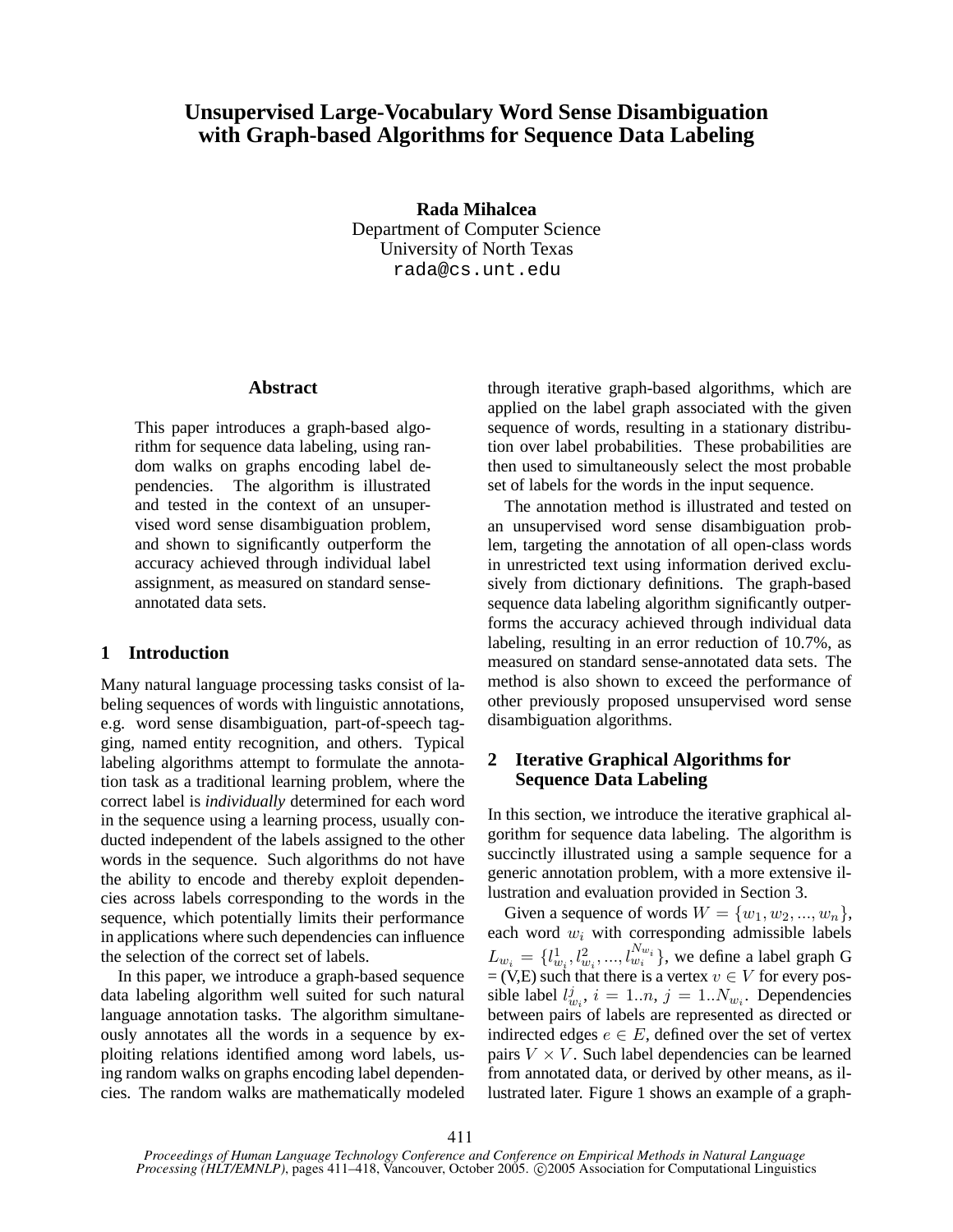

Figure 1: Sample graph built on the set of possible labels (shaded nodes) for a sequence of four words (unshaded nodes). Label dependencies are indicated as edge weights. Scores computed by the graph-based algorithm are shown in brackets, next to each label.

ical structure derived over the set of labels for a sequence of four words. Note that the graph does not have to be fully connected, as not all label pairs can be related by a dependency.

Given such a label graph associated with a sequence of words, the likelihood of each label can be recursively determined using an iterative graph-based ranking algorithm, which runs over the graph of labels and identifies the importance of each label (vertex) in the graph. The iterative graphical algorithm is modeling a random walk, leading to a stationary distribution over label probabilities, represented as scores attached to vertices in the graph. These scores are then used to identify the most probable label for each word, resulting in the annotation of all the words in the input sequence. For instance, for the graph drawn in Figure 1, the word  $w_1$  will be assigned with label  $l_{w_1}^1$ , since the score associated with this label (1.39) is the maximum among the scores assigned to all admissible labels associated with this word.

A remarkable property that makes these iterative graphical algorithms appealing for sequence data labeling is the fact that they take into account global information recursively drawn from the entire graph, rather than relying on local vertex-specific information. Through the random walk performed on the label graph, these iterative algorithms attempt to collectively exploit the dependencies drawn between *all* labels in the graph, which makes them superior to other approaches that rely only on local information, individually derived for each word in the sequence.

#### **2.1 Graph-based Ranking**

The basic idea implemented by an iterative graphbased ranking algorithm is that of "voting" or "recommendation". When one vertex links to another one, it is basically casting a vote for that other vertex. The higher the number of votes that are cast for a vertex, the higher the importance of the vertex. Moreover, the importance of the vertex casting a vote determines how important the vote itself is, and this information is also taken into account by the ranking algorithm.

While there are several graph-based ranking algorithms previously proposed in the literature, we focus on only one such algorithm, namely PageRank (Brin and Page, 1998), as it was previously found successful in a number of applications, including Web link analysis, social networks, citation analysis, and more recently in several text processing applications.

Given a graph  $G = (V, E)$ , let  $In(V_a)$  be the set of vertices that point to vertex  $V_a$  (predecessors), and let  $Out(V_a)$  be the set of vertices that vertex  $V_a$  points to (successors). The PageRank score associated with the vertex  $V_a$  is then defined using a recursive function that integrates the scores of its predecessors:

$$
P(V_a) = (1 - d) + d * \sum_{V_b \in In(V_a)} \frac{P(V_b)}{|Out(V_b)|} \tag{1}
$$

where  $d$  is a parameter that is set between 0 and  $1^1$ .

This vertex scoring scheme is based on a random walk model, where a walker takes random steps on the graph G, with the walk being modeled as a Markov process – that is, the decision on what edge to follow is solely based on the vertex where the walker is currently located. Under certain conditions, this model converges to a stationary distribution of probabilities, associated with vertices in the graph. Based on the Ergodic theorem for Markov chains (Grimmett and Stirzaker, 1989), the algorithm is guaranteed to converge if the graph is both aperiodic and irreducible. The first condition is achieved for any graph that is a non-bipartite graph, while the second condition holds for any strongly connected graph – property achieved by PageRank through the random jumps introduced by the  $(1 - d)$  factor. In matrix notation, the PageRank vector of stationary probabilities is the principal eigenvector for the matrix  $A_{row}$ , which is obtained from the adjacency matrix A representing the graph, with all rows normalized to sum to 1:  $(P = A_{row}^T \tilde{P})$ .

Intuitively, the stationary probability associated with a vertex in the graph represents the probability

<sup>&</sup>lt;sup>1</sup>The typical value for  $d$  is 0.85 (Brin and Page, 1998), and this is the value we are also using in our implementation.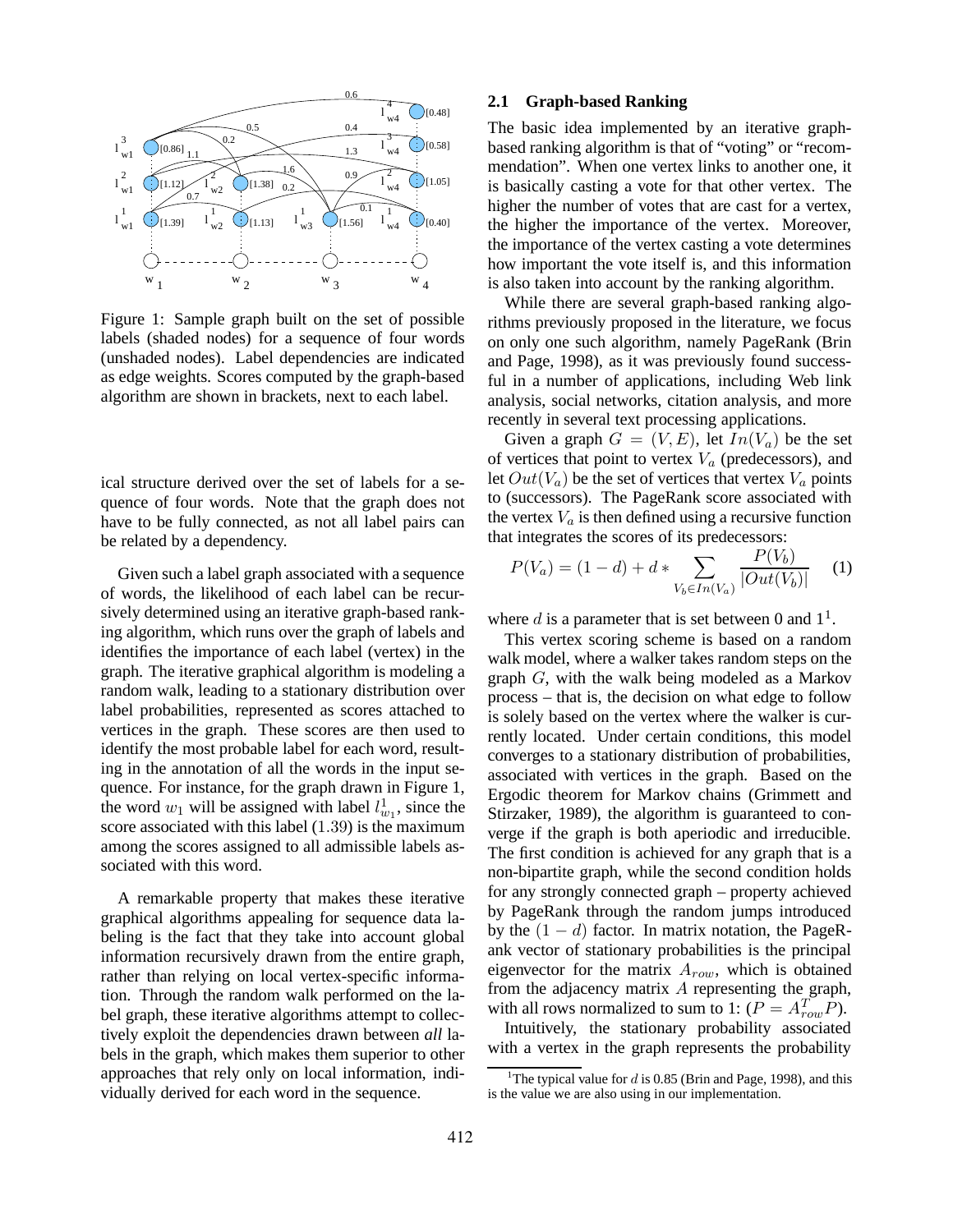of finding the walker at that vertex during the random walk, and thus it represents the importance of the vertex within the graph. In the context of sequence data labeling, the random walk is performed on the label graph associated with a sequence of words, and thus the resulting stationary distribution of probabilities can be used to decide on the most probable set of labels for the given sequence.

### **2.2 Ranking on Weighted Graphs**

In a weighted graph, the decision on what edge to follow during a random walk is also taking into account the weights of outgoing edges, with a higher likelihood of following an edge that has a larger weight. The weighted version of the ranking algorithm is particularly useful for sequence data labeling, since the dependencies between pairs of labels are more naturally modeled through weights indicating their strength, rather than binary  $0/1$  values. Given a set of weights  $w_{ab}$  associated with edges connecting vertices  $V_a$  and  $V_b$ , the weighted PageRank score is determined as:

$$
WP(V_a) = (1-d) + d \sum_{V_b \in In(V_a)} \frac{w_{ba}}{\sum_{V_c \in Out(V_b)} w_{bc}} WP(V_b) \tag{2}
$$

#### **2.3 Algorithm for Sequence Data Labeling**

Given a sequence of words with their corresponding admissible labels, the algorithm for sequence data labeling seeks to identify a graph of label dependencies on which a random walk can be performed, resulting in a set of scores that can be used for label assignment. Algorithm 1 shows the pseudocode for the labeling process. The algorithm consists of three main steps: (1) construction of label dependencies graph; (2) label scoring using graph-based ranking algorithms; (3) label assignment.

First, a weighted graph of label dependencies is built by adding a vertex for each admissible label, and an edge for each pair of labels for which a dependency is identified. A maximum allowable distance can be set  $(MaxDist)$ , indicating a constraint over the distance between words for which a label dependency is sought. For instance, if  $MaxDist$  is set to 3, no edges will be drawn between labels corresponding to words that are more than three words apart, counting all running words. Label dependencies are determined through the *Dependency* function, whose definition depends on the application and type of resources available (see Section 2.4).

Next, scores are assigned to vertices using a graphbased ranking algorithm. Current experiments are

#### **Algorithm 1** Graph-based Sequence Data Labeling

**Input:** Sequence  $W = \{w_i | i = 1..N\}$ **Input:** Admissible labels  $L_{w_i} = \{l_{w_i}^t | t = 1..N_{w_i}\}, i = 1..N$ **Output:** Sequence of labels  $L = \{l_{w_i} | i = 1..N\}$ , with label  $l_{w_i}$ corresponding to word  $w_i$  from the input sequence.

#### **Build graph G of label dependencies**

1: **for**  $i = 1$  to N **do**<br>2: **for**  $j = i + 1$  to 2: **for**  $j = i + 1$  to N **do**<br>3: **if**  $j - i > MaxDis$ 3: **if**  $j - i > MaxDist$  **then**<br>4: **break** 4:  $break$ <br>5: **end if** 5: **end if** 6: **for**  $t = 1$  to  $N_{w_i}$  **do**<br>7: **for**  $s = 1$  to  $N_{w_i}$ 7: **for**  $s = 1$  to  $\tilde{N}_{w_j}$  **do**<br>8:  $weight \leftarrow Depen$ 8:  $weight \leftarrow Dependent(y(l_{w_i}^t, l_{w_j}^s, w_i, w_j))$ 9: **if**  $weight > 0$  **then**<br>10:  $AddEdge(G, l_w^t)$ 10:  $AddEdge(G, l_{w_i}^t, l_{w_j}^s, weight)$ 11: **end if**<br>12: **end for** 12: **end for** 13: **end for** 14: **end for** 15: **end for**

#### **Score vertices in G**

- 1: **repeat** 2: **for all**  $V_a \in Vertices(G)$  **do**<br>3:  $WP(V_a) = (1-d) + d*$ 3: WP  $\sum$  $(V_a) = (1-d) + d*$  $V_b \in In(V_a)$  $w_{ba}WP(V_b)/-\sum$  $V_c \!\in\! Out(V_b)$  $w_{bc}$ 4: **end for**
- 5: **until** convergence of scores  $WP(V_a)$

#### **Label assignment**

1: **for**  $i = 1$  to N **do**<br>2:  $l_{av} \leftarrow argmax$ 2:  $l_{w_i} \leftarrow argmax\{WP(l_{w_i}^t)|t=1..N_{w_i}\}$ 3: **end for**

based on PageRank, but other ranking algorithms can be used as well.

Finally, the most likely set of labels is determined by identifying for each word the label that has the highest score. Note that all admissible labels corresponding to the words in the input sequence are assigned with a score, and thus the selection of two or more most likely labels for a word is also possible.

#### **2.4 Label Dependencies**

Label dependencies can be defined in various ways, depending on the application at hand and on the knowledge sources that are available. If an annotated corpus is available, dependencies can be defined as label co-occurrence probabilities approximated with frequency counts  $P(\bar{l}_{w_i}^t, l_{w_j}^s)$ , or as conditional probabilities  $P(l_{w_i}^t|l_{w_j}^s)$ . Optionally, these dependencies can be lexicalized by taking into account the corresponding words in the sequence, e.g.  $P(l_{w_i}^t|l_{w_j}^s) \times$  $P(w_i|l_{w_i}^t)$ . In the absence of an annotated corpus, dependencies can be derived by other means, e.g. part-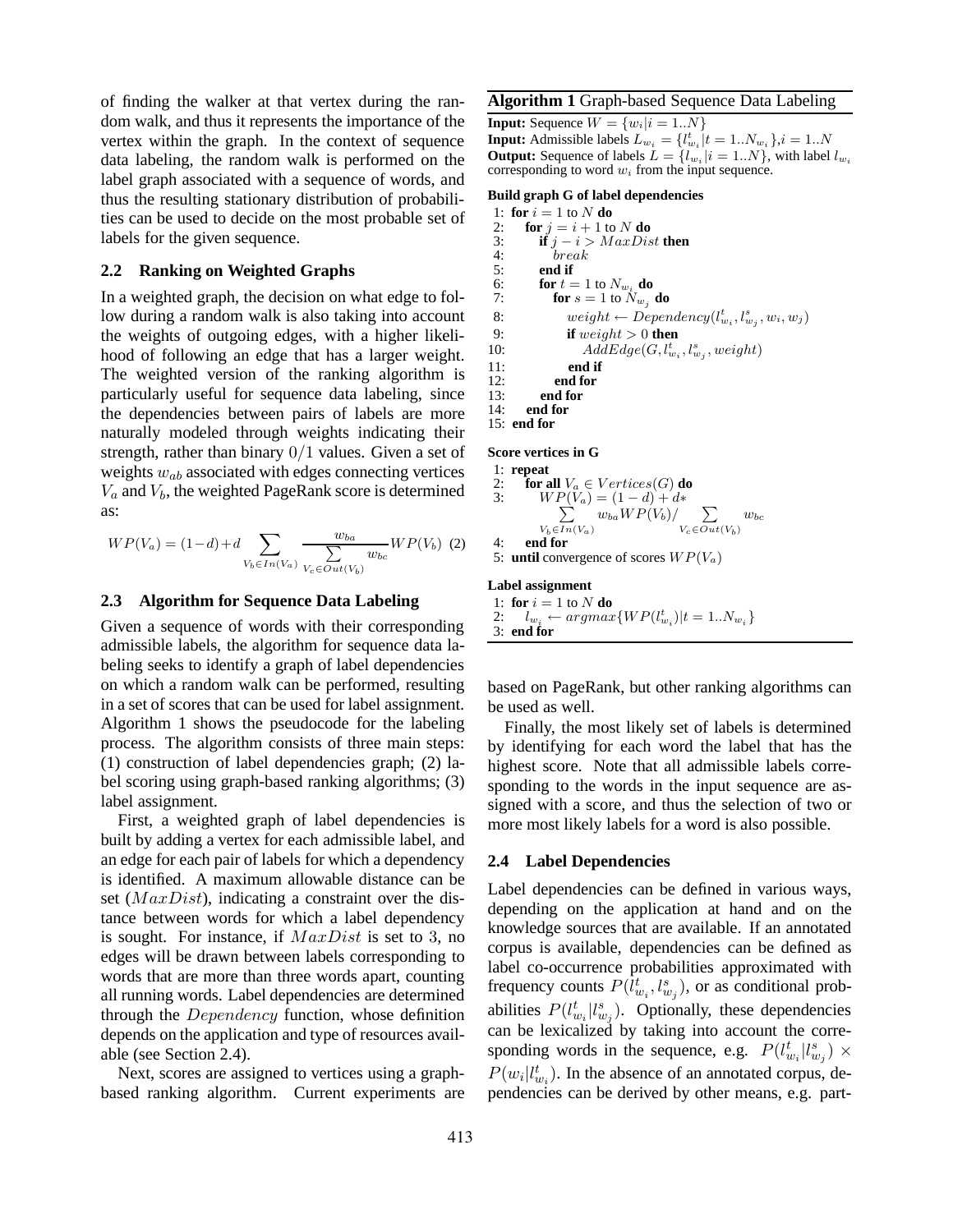of-speech probabilities can be approximated from a raw corpus as in (Cutting et al., 1992), word-sense dependencies can be derived as definition-based similarities, etc. Label dependencies are set as weights on the arcs drawn between corresponding labels. Arcs can be directed or undirected for joint probabilities or similarity measures, and are usually directed for conditional probabilities.

### **2.5 Labeling Example**

Consider again the example from Figure 1, consisting of a sequence of four words, and their possible corresponding labels. In the first step of the algorithm, label dependencies are determined, and let us assume that the values for these dependencies are as indicated through the edge weights in Figure 1. Next, vertices in the graph are scored using an iterative ranking algorithm, resulting in a score attached to each label, shown in brackets next to each vertex. Finally, the most probable label for each word is selected. Word  $w_1$  is thus assigned with label  $l_{w_1}^1$ , since the score of this label (1.39) is the maximum among the scores associated with all its possible labels (1.39, 1.12, 0.86). Similarly, word  $w_2$  is assigned with label  $l_{w_2}^2$ ,  $w_3$  with label  $l_{w_3}^1$ , and  $w_4$  receives label  $l_{w_4}^2$ .

## **2.6 Efficiency Considerations**

For a sequence of words  $W = \{w_1, w_2, ..., w_n\}$ , each word  $w_i$  with  $N_{w_i}$  admissible labels, the running time of the graph-based sequence data labeling algorithm is proportional with O( $C \sum_{n=1}^{n}$  $i=1$  $i+M$  $\sum$ axDist  $\sum_{j=i+1}$   $(N_{w_i} \times N_{w_j})$ (the time spent in building the label graph and iterating the algorithm for a constant number of times  $C$ ). This is order of magnitudes better than the running time of O( $\prod_{n=1}^{n}$  $\prod_{i=1} N_{w_i}$ ) for algorithms that attempt to select the best sequence of labels by searching through the entire space of possible label combinations, although it can be significantly higher than the running time of  $O(\sum_{n=1}^{n}$  $\sum_{i=1} N_{w_i}$ ) for individual data labeling.

## **2.7 Other Algorithms for Sequence Data Labeling**

It is interesting to contrast our algorithm with previously proposed models for sequence data labeling, e.g. Hidden Markov Models, Maximum Entropy Markov Models, or Conditional Random Fields. Although they differ in the model used (generative, discriminative, or dual), and the type of probabilities involved (joint or conditional), these previous algorithms are all parameterized algorithms that typically require parameter training through maximization of likelihood on training examples. In these models, parameters that maximize sequence probabilities are *learned* from a corpus during a *training phase*, and then applied to the annotation of new unseen data. Instead, in the algorithm proposed in this paper, the likelihood of a sequence of labels is determined during *test phase*, through random walks performed on the label graph built for the data to be annotated. While current evaluations of our algorithm are performed on an unsupervised labeling task, future work will consider the evaluation of the algorithm in the presence of an annotated corpus, which will allow for direct comparison with these previously proposed models for sequence data labeling.

## **3 Experiments in Word Sense Disambiguation**

The algorithm for sequence data labeling is illustrated and tested on an all-words word sense disambiguation problem. Word sense disambiguation is a labeling task consisting of assigning the correct meaning to each open-class word in a sequence (usually a sentence). Most of the efforts for solving this problem were concentrated so far toward targeted supervised learning, where each sense tagged occurrence of a particular word is transformed into a feature vector used in an automatic learning process. The applicability of such supervised algorithms is however limited to those few words for which sense tagged data is available, and their accuracy is strongly connected to the amount of labeled data available at hand. Instead, algorithms that attempt to disambiguate all-words in unrestricted text have received significantly less attention, as the development and success of such algorithms has been hindered by both (a) lack of resources (training data), and (b) efficiency aspects resulting from the large size of the problem.

## **3.1 Graph-based Sequence Data Labeling for Unsupervised Word Sense Disambiguation**

To apply the graph-based sequence data labeling algorithm to the disambiguation of an input text, we need information on labels (word senses) and dependencies (word sense dependencies). Word senses can be easily obtained from any sense inventory, e.g. WordNet or LDOCE. Sense dependencies can be derived in various ways, depending on the type of resources available for the language and/or domain at hand. In this paper, we explore the unsupervised derivation of sense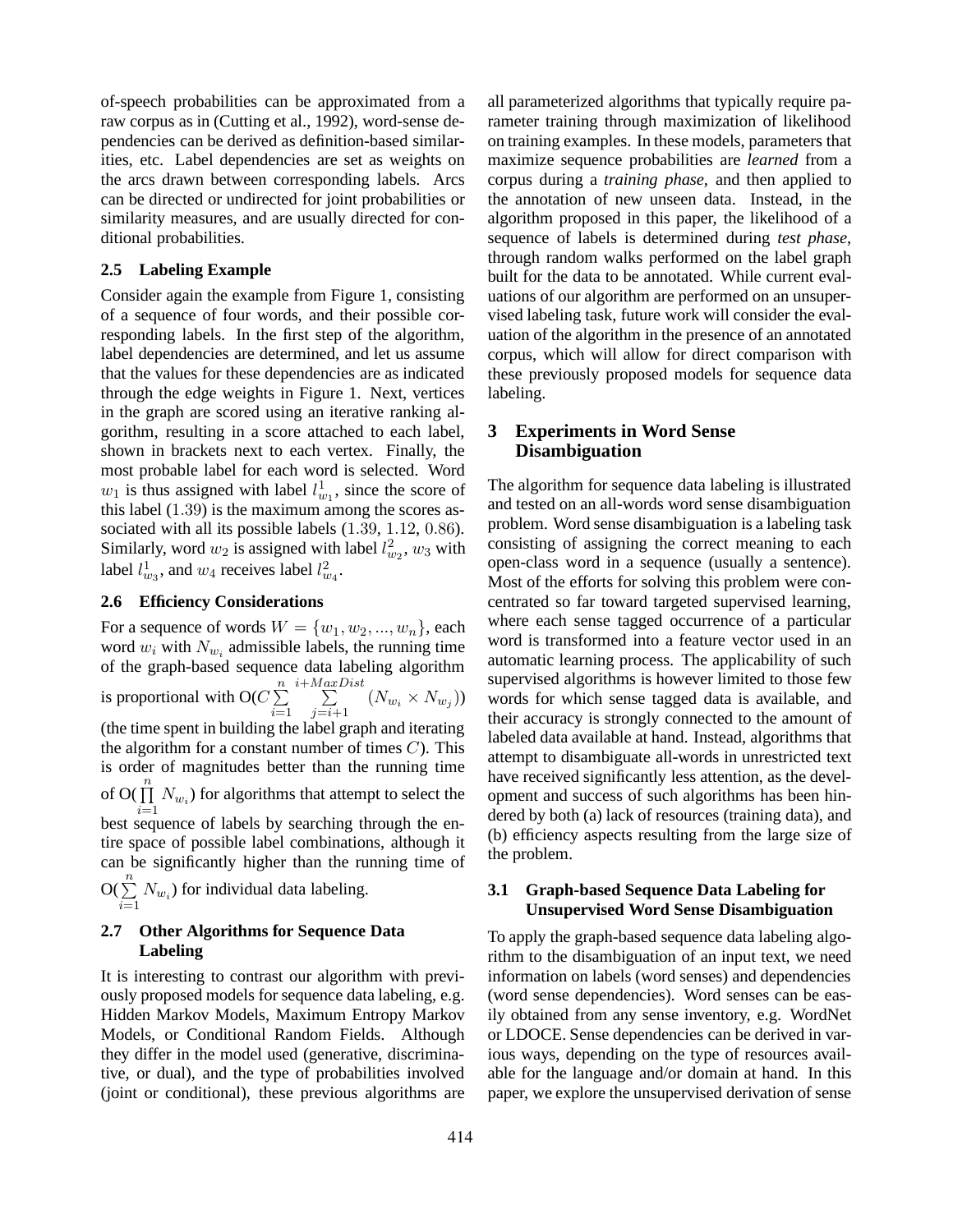dependencies using information drawn from machine readable dictionaries, which is general and can be applied to any language or domain for which a sense inventory is available.

Relying exclusively on a machine readable dictionary, a sense dependency can be defined as a measure of similarity between word senses. There are several metrics that can be used for this purpose, see for instance (Budanitsky and Hirst, 2001) for an overview. However, most of them rely on measures of semantic distance computed on semantic networks, and thus they are limited by the availability of explicitly encoded semantic relations (e.g. *is-a*, *part-of*). To maintain the unsupervised aspect of the algorithm, we chose instead to use a measure of similarity based on sense definitions, which can be computed on any dictionary, and can be evaluated across different parts-ofspeech.

Given two word senses and their corresponding definitions, the sense similarity is determined as a function of definition overlap, measured as the number of common tokens between the two definitions, after running them through a simple filter that eliminates all stop-words. To avoid promoting long definitions, we also use a normalization factor, and divide the content overlap of the two definitions with the length of each definition. This sense similarity measure is inspired by the definition of the Lesk algorithm (Lesk, 1986).

Starting with a sense inventory and a function for computing sense dependencies, the application of the sequence data labeling algorithm to the unsupervised disambiguation of a new text proceeds as follows. First, for the given text, a label graph is built by adding a vertex for each possible sense for all openclass words in the text. Next, weighted edges are drawn using the definition-based semantic similarity measure, computed for all pairs of senses for words found within a certain distance  $(MaxDist,$  as defined in Algorithm 1). Once the graph is constructed, the graph-based ranking algorithm is applied, and a score is determined for all word senses in the graph. Finally, for each open-class word in the text, we select the vertex in the label graph which has the highest score, and label the word with the corresponding word sense.

### **3.2 An Example**

Consider the task of assigning senses to the words in the text *The church bells no longer rung on Sundays*<sup>2</sup> . For the purpose of illustration, we assume at

#### The **church bells** no longer **rung** on **Sundays**.

#### church

- 1: one of the groups of Christians who have their own beliefs and forms of worship
- 2: a place for public (especially Christian) worship
- 3: a service conducted in a church

bell

- 1: a hollow device made of metal that makes a ringing sound when struck
- 2: a push button at an outer door that gives a ringing or buzzing signal when pushed 3: the sound of a bell

ring

- 1: make a ringing sound
- 2: ring or echo with sound
- 3: make (bells) ring, often for the purposes of musical edification

#### Sunday

1: first day of the week; observed as a day of rest and worship by most Christians



Figure 2: The label graph for assigning senses to words in the sentence *The church bells no longer rung on Sundays.*

most three senses for each word, which are shown in Figure 2. Word senses and definitions are obtained from the WordNet sense inventory (Miller, 1995). All word senses are added as vertices in the label graph, and weighted edges are drawn as dependencies among word senses, derived using the definition-based similarity measure (no edges are drawn between word senses with a similarity of zero). The resulting label graph is an undirected weighted graph, as shown in Figure 2. After running the ranking algorithm, scores are identified for each word-sense in the graph, indicated between brackets next to each node. Selecting for each word the sense with the largest score results in the following sense assignment: *The church#2 bells#1*

 $2$ Example drawn from the data set provided during the SENSEVAL-2 English all-words task. Manual sense annotations

were also made available for this data.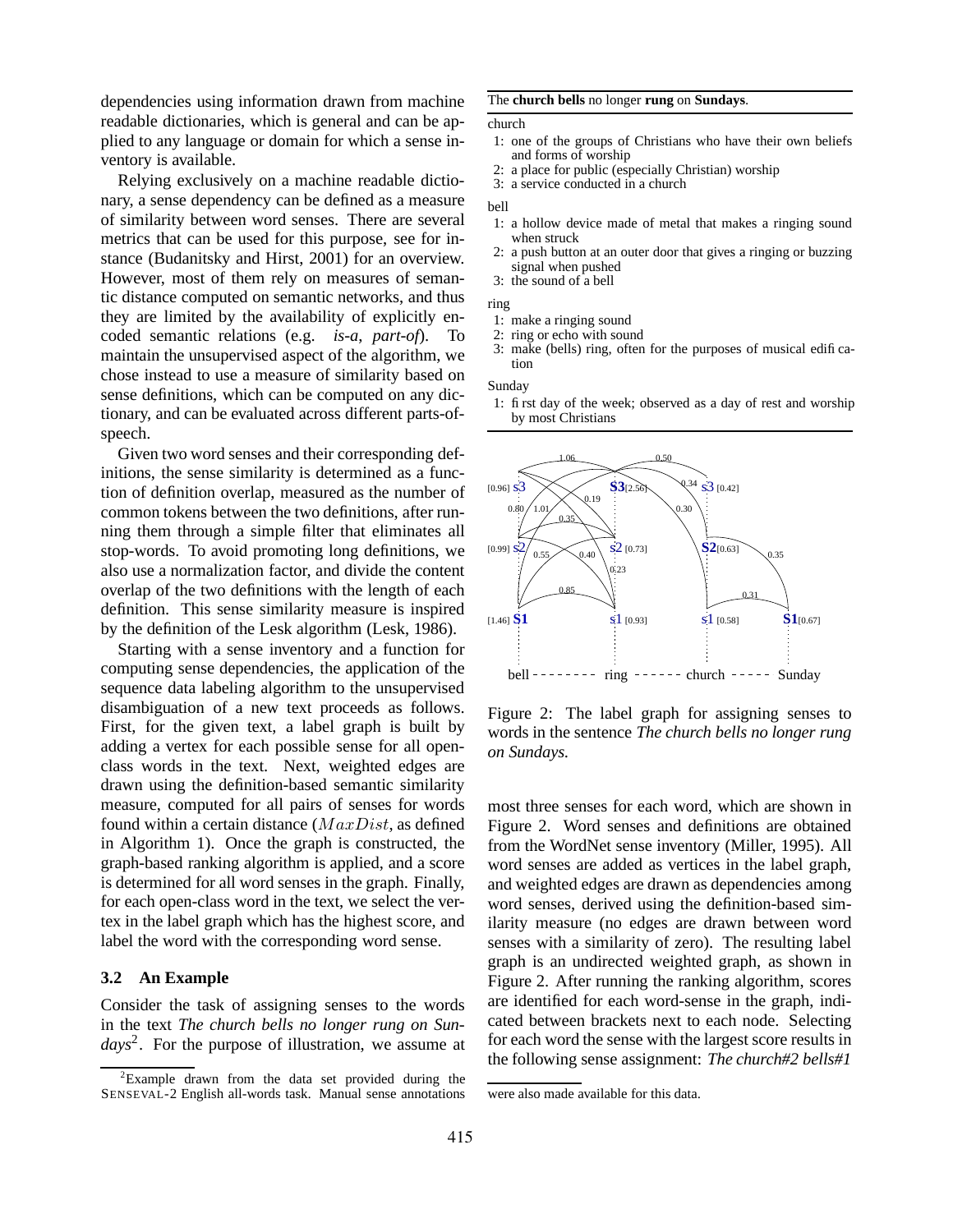*no longer rung#3 on Sundays#1*, which is correct according to annotations performed by professional lexicographers.

### **3.3 Results and Discussion**

The algorithm was primarily evaluated on the SENSEVAL-2 English all-words data set, consisting of three documents from Penn Treebank, with 2,456 open-class words (Palmer et al., 2001). Unlike other sense-annotated data sets, e.g. SENSEVAL-3 or Sem-Cor, SENSEVAL-2 is the only testbed for all-words word sense disambiguation that includes a sense map, which allows for additional coarse-grained sense evaluations. Moreover, there is a larger body of previous work that was evaluated on this data set, which can be used as a base of comparison.

The performance of our algorithm is compared with the disambiguation accuracy obtained with a variation of the Lesk algorithm<sup>3</sup> (Lesk, 1986), which selects the meaning of an open-class word by finding the word sense that leads to the highest overlap between the corresponding dictionary definition and the current context. Similar to the definition similarity function used in the graph-based disambiguation algorithm (Section 3.1), the overlap measure used in the Lesk implementation does not take into account stop-words, and it is normalized with the length of each definition to avoid promoting longer definitions.

We are thus comparing the performance of sequence data labeling, which takes into account label dependencies, with individual data labeling, where a label is selected independent of the other labels in the text. Note that both algorithms rely on the same knowledge source, i.e. dictionary definitions, and thus they are directly comparable. Moreover, none of the algorithms take into account the dictionary sense order (e.g. the most frequent sense provided by WordNet), and therefore they are both fully unsupervised.

Table 1 shows precision and recall figures<sup>4</sup> for a

context size  $(MaxDist)$  equal to the length of each sentence, using: (a) sequence data labeling with iterative graph-based algorithms; (b) individual data labeling with a version of the Lesk algorithm; (c) random baseline. Evaluations are run for both fine-grained and coarse-grained sense distinctions, to determine the algorithm performance under different classification granularities.

The accuracy of the graph-based sequence data labeling algorithm exceeds by a large margin the individual data labeling algorithm, resulting in 10.7% error rate reduction for fine-grained sense distinctions, which is statistically significant ( $p < 0.0001$ , paired t-test). Performance improvements are equally distributed across all parts-of-speech, with comparable improvements obtained for nouns, verbs, and adjectives. A similar error rate reduction of 11.0% is obtained for coarse-grained sense distinctions, which suggests that the performance of the graph-based sequence data labeling algorithm does not depend on classification granularity, and similar improvements over individual data labeling can be obtained regardless of the average number of labels per word.

We also measured the variation of performance with context size, and evaluated the disambiguation accuracy for both algorithms for a window size ranging from two words to an entire sentence. The window size parameter limits the number of surrounding words considered when seeking label dependencies (sequence data labeling), or the words counted in the measure of definition–context overlap (individual data labeling). Figure 3 plots the disambiguation accuracy of the two algorithms as a function of context size. As seen in the figure, both algorithms benefit from larger contexts, with a steady increase in performance observed for increasingly larger window sizes. Although the initial growth observed for the sequence data labeling algorithm is somewhat sharper, the gap between the two curves stabilizes for window sizes larger than five words, which suggests that the improvement in performance achieved with sequence data labeling over individual data labeling does not depend on the size of available context.

The algorithm was also evaluated on two other data sets, SENSEVAL-3 English all-words data (Snyder and Palmer, 2004) and a subset of SemCor (Miller et al., 1993), although only fine-grained sense evaluations could be conducted on these test sets. The disambiguation precision on the SENSEVAL-3 data was measured at 52.2% using sequence data labeling, compared to 48.1% obtained with individual

 $3$ Given a sequence of words, the original Lesk algorithm attempts to identify the combination of word senses that maximizes the redundancy (overlap) across all corresponding definitions. The algorithm was later improved through a method for simulated annealing (Cowie et al., 1992), which solved the combinatorial explosion of word senses, while still finding an optimal solution. However, recent comparative evaluations of different variants of the Lesk algorithm have shown that the performance of the original algorithm is significantly exceeded by an algorithm variation that relies on the overlap between word senses and current context (Vasilescu et al., 2004). We are thus using this latter Lesk variant in our implementation.

<sup>&</sup>lt;sup>4</sup>Recall is particularly low for each individual part-of-speech because it is calculated with respect to the entire data set. The overall precision and recall figures coincide, reflecting the 100% coverage of the algorithm.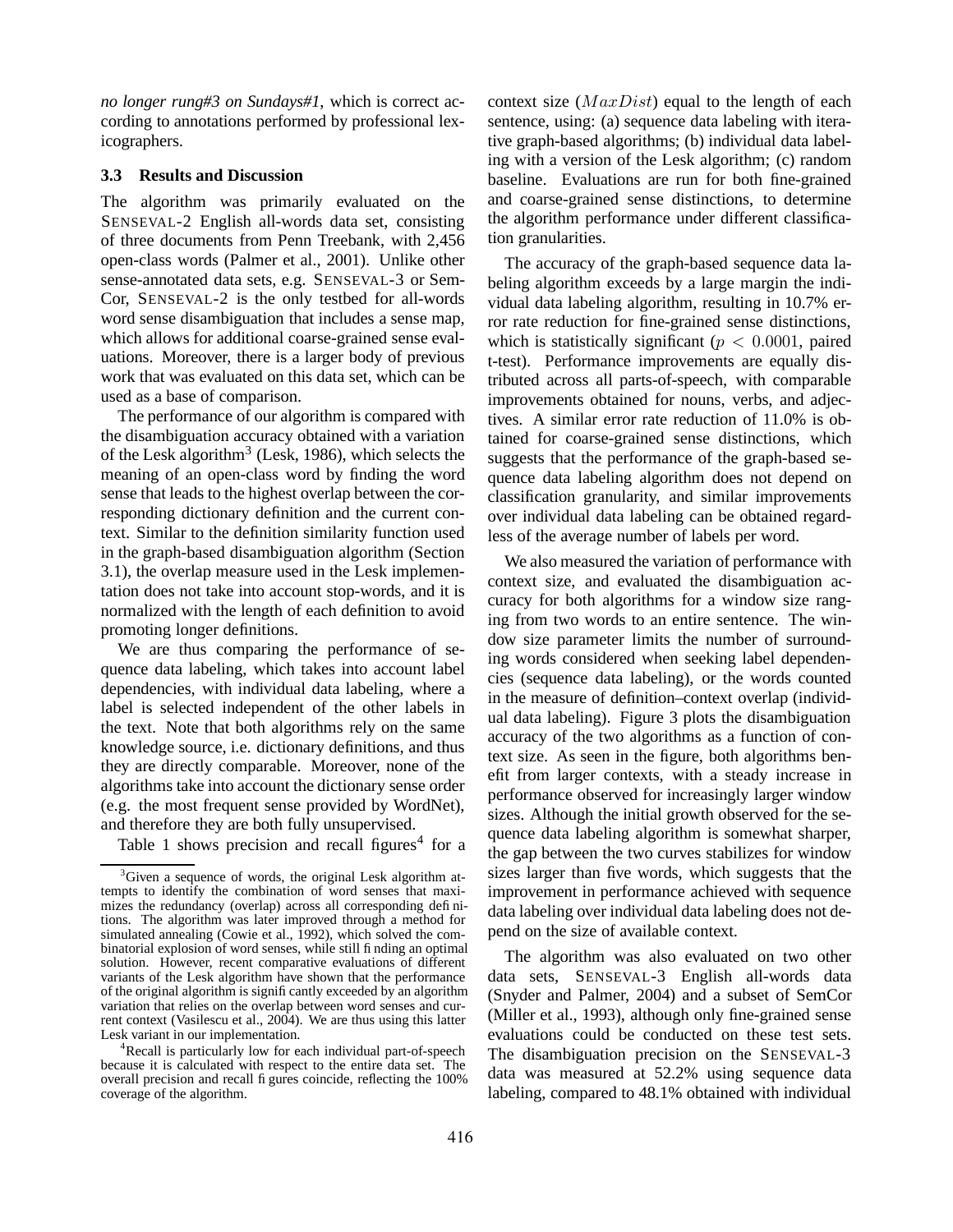|           | Fine-grained sense distinctions |       |            |       |               |       | Coarse-grained sense distinctions |       |            |       |               |       |
|-----------|---------------------------------|-------|------------|-------|---------------|-------|-----------------------------------|-------|------------|-------|---------------|-------|
|           | Random                          |       | Individual |       | Sequence      |       | Random                            |       | Individual |       | Sequence      |       |
| Part-of   | baseline                        |       | (Lesk)     |       | (graph-based) |       | baseline                          |       | (Lesk)     |       | (graph-based) |       |
| speech    |                                 |       |            |       |               |       |                                   |       |            |       |               |       |
| Noun      | 41.4%                           | 19.4% | 50.3%      | 23.6% | 57.5%         | 27.0% | 42.7%                             | 20.0% | 51.4%      | 24.1% | 58.8%         | 27.5% |
| Verb      | 20.7%                           | 3.9%  | 30.5%      | 5.7%  | 36.5%         | 6.9%  | 22.8%                             | 4.3%  | 31.9%      | 6.0%  | 37.9%         | 7.1%  |
| Adjective | 41.3%                           | 9.3%  | 49.1%      | 11.0% | 56.7%         | 12.7% | 42.6%                             | 42.6% | 49.8%      | 11.2% | 57.6%         | 12.9% |
| Adverb    | 44.6%                           | 5.2%  | 64.6%      | 7.6%  | 70.9%         | 8.3%  | 40.7%                             | 4.8%  | 65.3%      | 7.7%  | 71.9%         | 8.5%  |
| All       | 37.9%                           | 37.9% | 48.7%      | 48.7% | 54.2%         | 54.2% | 38.7%                             | 38.7% | 49.8%      | 49.8% | 55.3%         | 55.3% |

Table 1: Precision and recall for graph-based sequence data labeling, individual data labeling, and random baseline, for fine-grained and coarse-grained sense distinctions.



Figure 3: Disambiguation results using sequence data labeling, individual labeling, and random baseline, for various context sizes.

data labeling, and 34.3% achieved through random sense assignment. The average disambiguation figure obtained on all the words in a random subset of 10 SemCor documents, covering different domains, was 56.5% for sequence data labeling, 47.4% for individual labeling, and 35.3% for the random baseline.

### **Comparison with Related Work**

For a given sequence of ambiguous words, the original definition of the Lesk algorithm (Lesk, 1986), and more recent improvements based on simulated annealing (Cowie et al., 1992), seek to identify the combination of senses that maximizes the overlap among their dictionary definitions. Tests performed with this algorithm on the SENSEVAL-2 data set resulted in a disambiguation accuracy of 39.5%. This precision is exceeded by the Lesk algorithm variation used in the experiments reported in this paper, which measures the overlap between sense definitions and the current context, for a precision of 48.7% on the same data set (see Table 1). In the SENSEVAL-2 evaluations, the best performing fully unsupervised algorithm<sup>5</sup> was developed by (Litkowski, 2001), who combines analysis of multiword units and contextual clues based on collocations and content words from dictionary definitions and examples, for an overall precision and recall of 45.1%. More recently, (McCarthy et al., 2004) reports one of the best results on the SENSEVAL-2 data set, using an algorithm that automatically derives the most frequent sense for a word using distributional similarities learned from a large raw corpus, for a disambiguation precision of 53.0% and a recall of 49.0%.

Another related line of work consists of the disambiguation algorithms based on lexical chains (Morris and Hirst, 1991), and the more recent improvements reported in (Galley and McKeown, 2003) – where threads of meaning are identified throughout a text. Lexical chains however only take into account connections between concepts identified in a static way, without considering the importance of the concepts that participate in a relation, which is recursively determined in our algorithm. Moreover, the construction of lexical chains requires structured dictionaries such as WordNet, with explicitly defined semantic relations between word senses, whereas our algorithm can also work with simple unstructured dictionaries that provide only word sense definitions. (Galley and McKeown, 2003) evaluated their algorithm on the nouns from a subset of SEMCOR, reporting 62.09% disambiguation precision. The performance of our algorithm on the same subset of SEMCOR nouns was measured at 64.2%<sup>6</sup>. Finally, another disambiguation method relying on graph algorithms that exploit the

<sup>5</sup>Algorithms that integrate the most frequent sense in Word-Net are not considered here, since this represents a supervised knowledge source (WordNet sense frequencies are derived from a sense-annotated corpus).

 $6$ Note that the results are not directly comparable, since (Galley and McKeown, 2003) used the WordNet sense order to break the ties, whereas we assume that such sense order frequency is not available, and thus we break the ties through random choice.